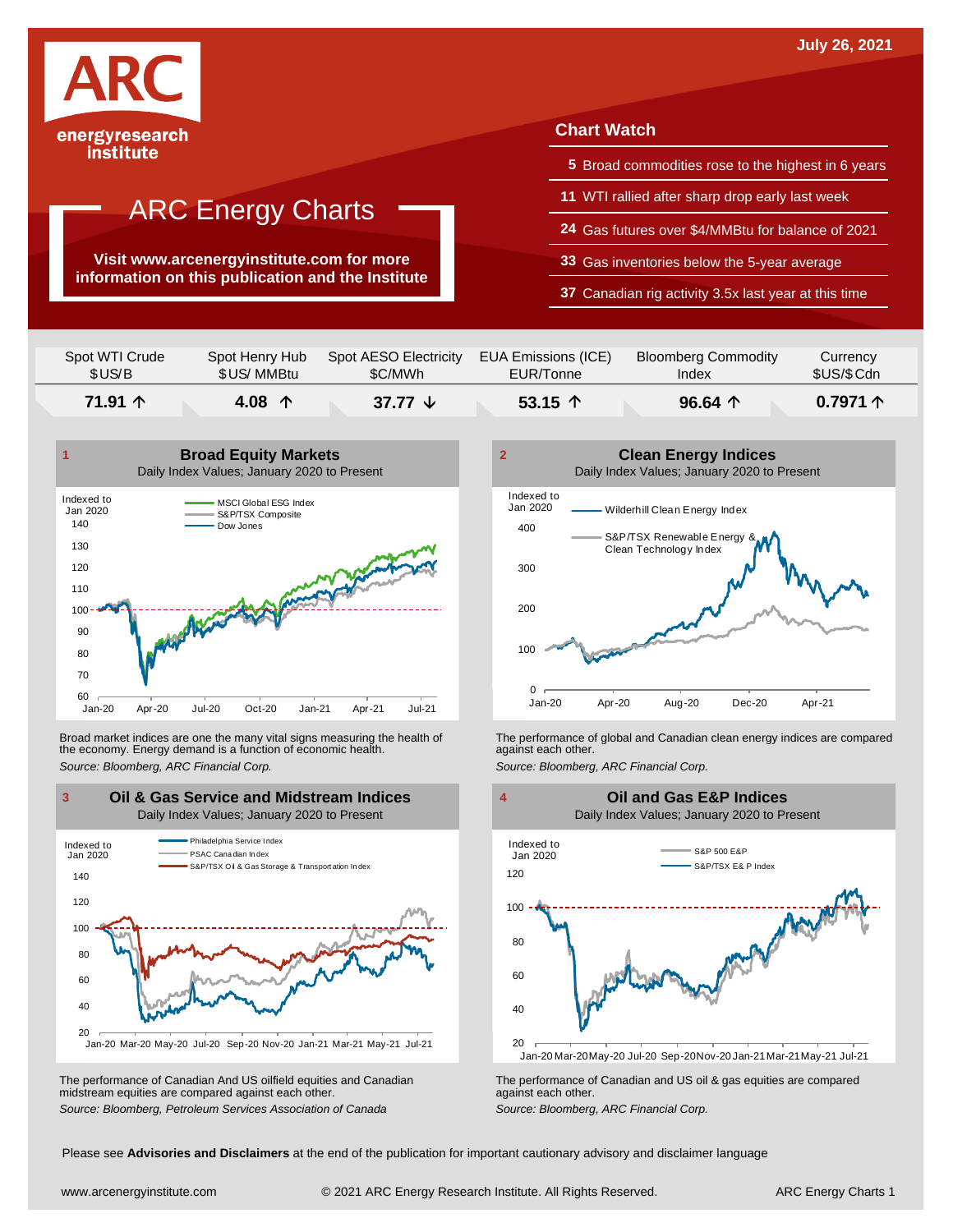**Energy Transition**

# ARC Energy Charts

energyresearch institute



BCOM is <sup>a</sup> widely tracked benchmark for the commodities market. It is composed of <sup>23</sup> exchange-traded contracts on physical commodities. *Source: Bloomberg*



EU Allowances (EUA) are carbon credits equivalent to one tonne of CO2 used in the European Union Emissions Trading Scheme (EU ETS). *Source: Bloomberg*



ERCOT is the grid operator for 90% of the electricity sold in Texas. The price shown is for the North Hub and is the wholesale price. *Source: Bloomberg*



This series is <sup>a</sup> measure of expected inflation (on average) over the five-year period that begins five years from today.

*Source: Federal Reserve Bank of St. Louis, (FRED) Economic Data*



The carbon dioxide data on Mauna Loa constitutes the longest record of direct measurements of CO2 in the atmosphere. *Source: NOAA*



The Alberta Electric System Operator (AESO) manages and operates the provincial power grid. *Source: Bloomberg*

#### **Alberta Electricity: AESO Average Pool Price** Daily and 30-Day Average; January 2020 to Present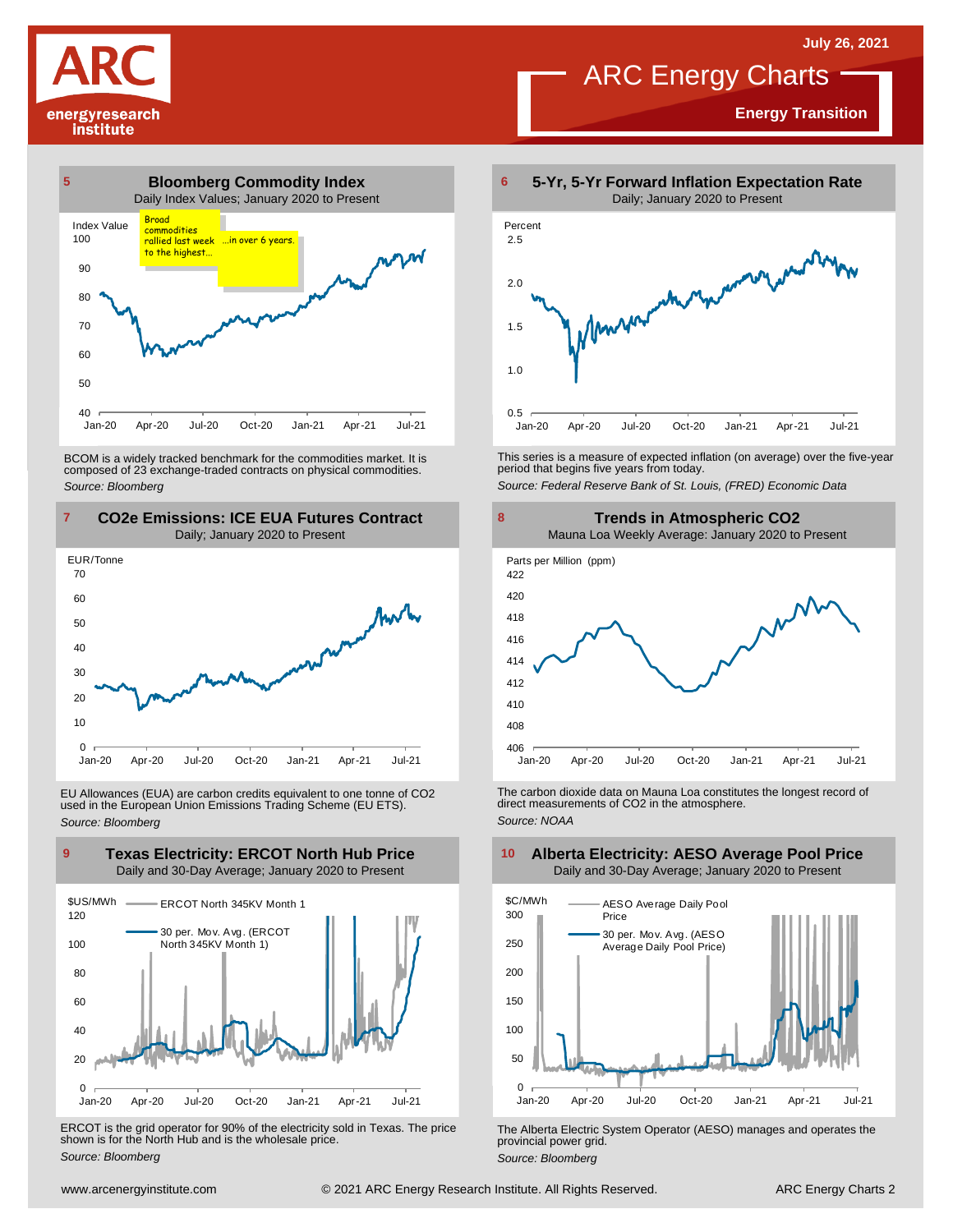

#### **Crude Oil**

#### **WTI Crude Oil Price and Differential to Brent 11**



North American crude oil prices can sometimes disconnect from global prices depending on regional supply and demand dynamics. *Source: Bloomberg*

### **CDN Heavy Oil Price Differential to WTI 13 14**

Western Canadian Select (WCS) Differential; Rolling 12-Month History



The differential should reflect quality differences and transportation costs. Greater discounts can result from infrastructure or refinery outages. *Source: Bloomberg*



Natural gas liquids have become critical contributors to producer's cash flow. Most of Canada's oil production comes from Alberta; split between oil sands<br>Prices are influenced by the price of oil as well as local supply a



Forward prices for WTI are plotted for the next 36 contracts, and compared against the same contracts one month prior. *Source: Bloomberg*

## **CDN Light Crude Oil Price Differential to WTI**



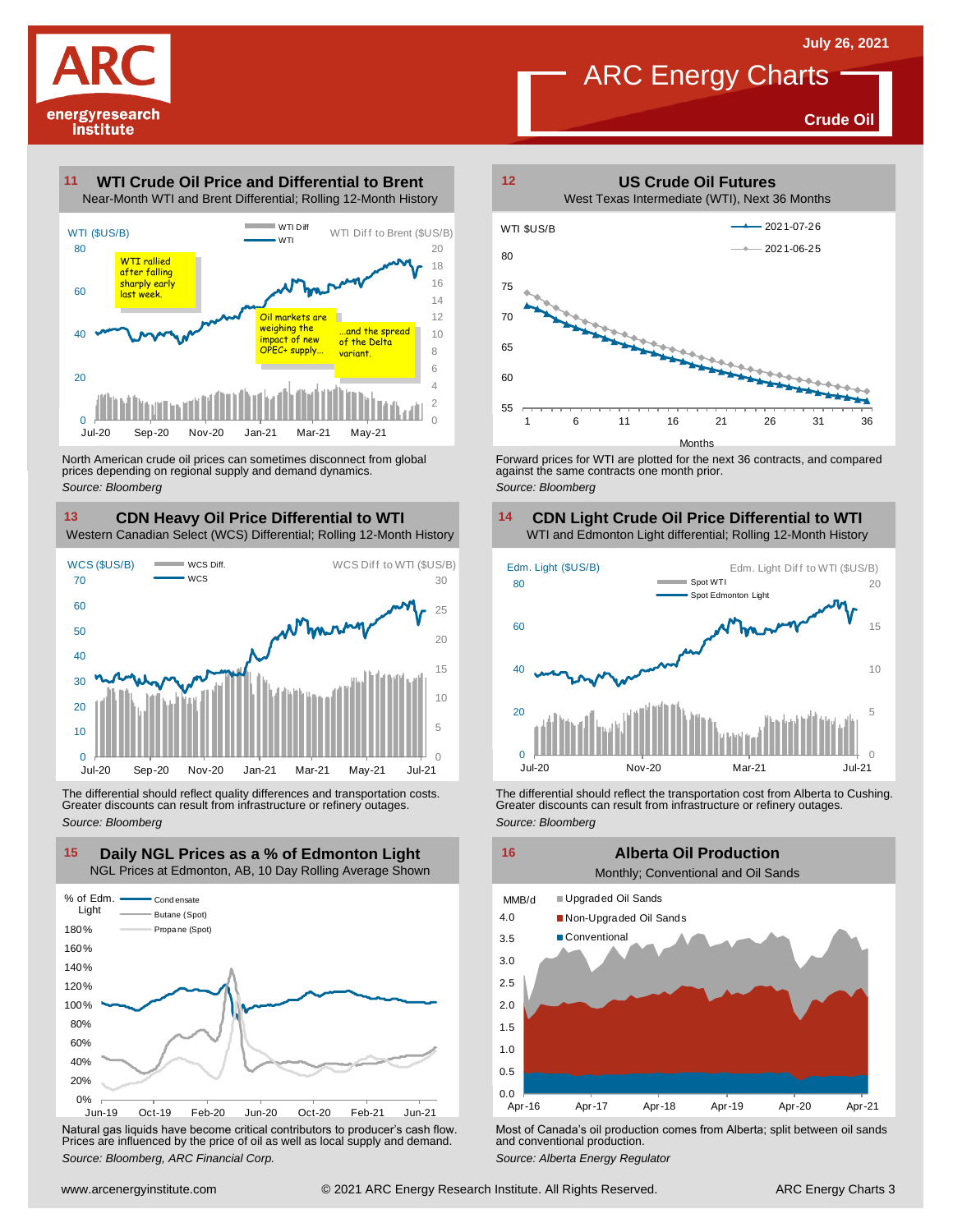**Crude Oil**





US crude oil stock levels can affect crude oil prices. Stock levels for the Gasoline, diesel and jet fuel consumption represent the majority of oil use in<br>current year are represented by the blue line.<br>Source: U.S. Energy



Weekly production is modelled by the EIA. It is less accurate then monthly reported numbers, but is instructive of up to date changes. Weekly production is modelled by the EIA. It is less accurate then monthly Crude oil imports from Canada are taking market share from overseas<br>
reported numbers, but is instructive of up to date changes.<br>
Source: U.S. Ener



OECD stock levels can affect crude oil prices. *Source: International Energy Agency*



#### **19 20 US Weekly Crude Oil Production US Crude Oil Imports** Weekly Data; 2017 to Present





OPEC's production levels relative to its sustainable and spare capacity influences global crude prices. Note: scale has been expanded. *Source: Bloomberg, Russia Ministry of Energy*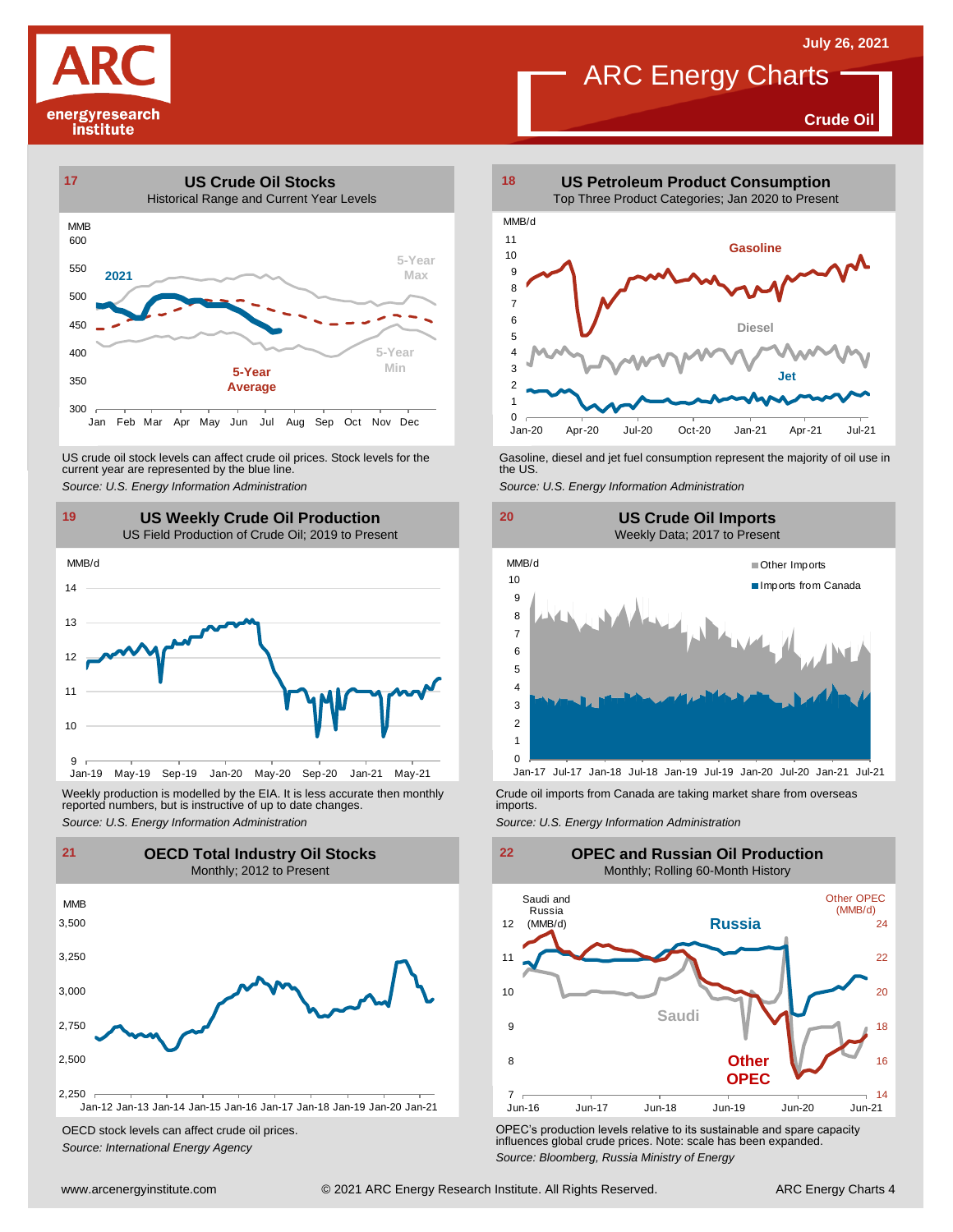**Natural Gas**





Near-month prices at AECO track Henry Hub prices, the exchange rate and<br>the cost of transportation. Local factors can also affect price.<br>Source: Bloomberg<br>**Clobal Natural Gas Prices**<br>Japanese LNG, UK NBP, Henry Hub; Averag the cost of transportation. Local factors can also affect price. *Source: Bloomberg*



International natural gas prices strongly impact the economics of proposed LNG projects.

*Source: Bloomberg*



The ability of gas producers to move gas out of the WCSB to eastern markets Between exports to Mexico and LNG shipments, the US is growing as a<br>and the US is a major factor in local natural gas prices.<br>Source: S&P Global P



**ARC Energy Charts** 

Forward contract prices are plotted for the next <sup>36</sup> months, and compared against the curve one month prior. *Source: Bloomberg*





AECO forward prices mimic Henry Hub futures minus a differential.

*Source: Bloomberg*



### **US Natural Gas Exports – Excluding Canada** Daily; Jan 2018 to Present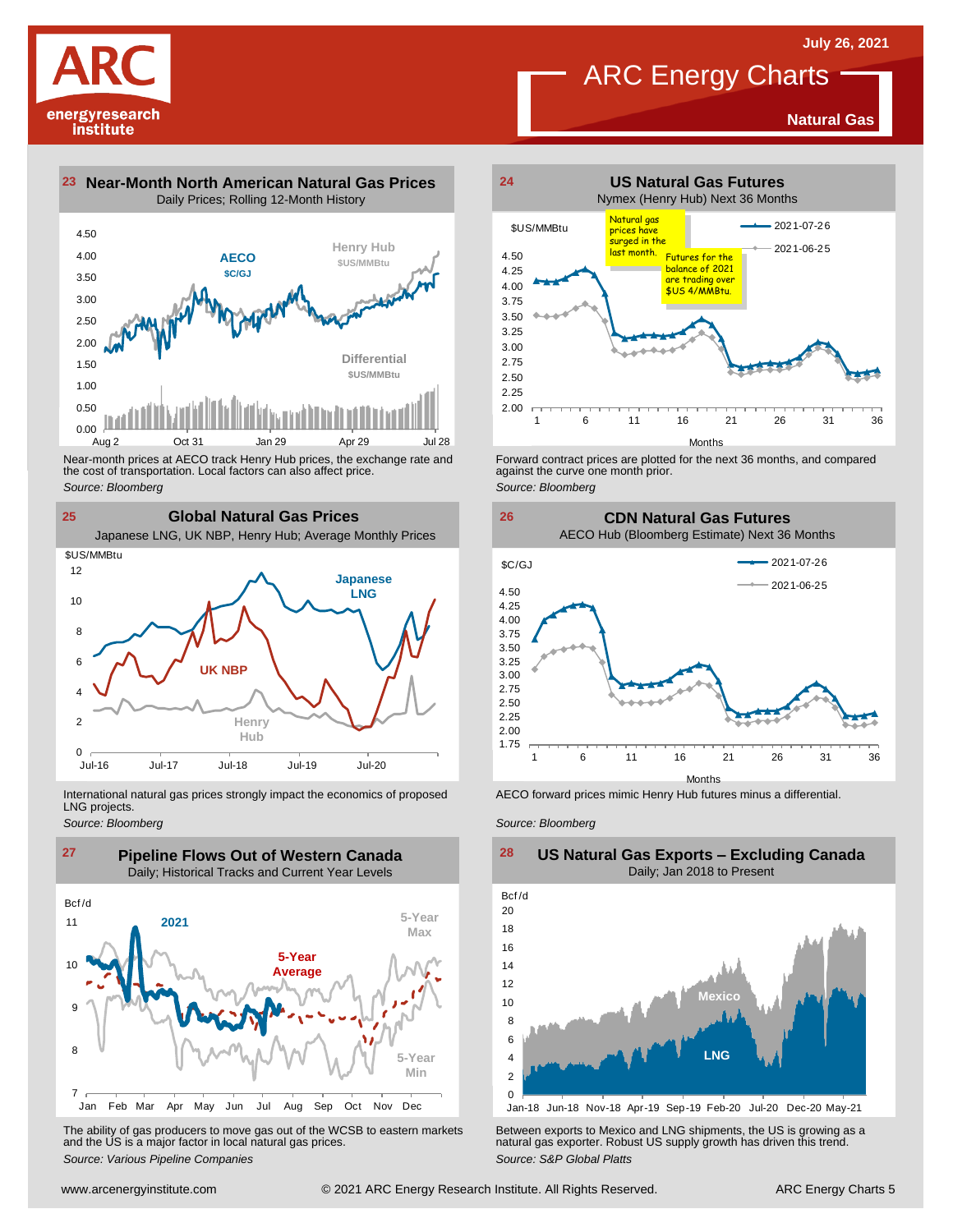**Natural Gas**



### **29 30 Alberta Natural Gas Demand** TransCanada Intra-AB Deliveries; Current Year and Historical Tracks



Alberta natural gas demand has grown steadily in recent years, largely<br>
driven by new oil sands demand and power generation projects.<br>
Source: TransCanada Pipelines<br>
Source: S&P Global Platts<br>
Daily Western CDN Production<br> Alberta natural gas demand has grown steadily in recent years, largely and Domestic US demand fluctuates in the summer and during the winter as driven by new oil sands demand and power generation projects.<br>Aniver by new oi

### **31 32 Daily Western CDN Production** Estimated Using Major Pipeline Receipts  $\frac{31}{\text{Bcf/d}}$



This includes receipts on the TCPL, Alliance, WestCoast and TransGas pipelines.



Canada's natural gas storage level provides <sup>a</sup> good metric if the country is well stocked. Abnormally high or low storage can affect the basis. *Source: Bloomberg*



ARC Energy Charts



Jun-19 Sep-19 Dec-19 Mar-20 Jun-20 Sep-20 Dec-20 Mar-21 Jun-21

*Source: Pipelines Pipelines Pipelines Pipelines DSproduction started ramping up in late 2007 and continues to grow year pipelines. Source: Various Pipeline Companies Source: Various Pipeline Companies SA* 



The EIA reports changes in US natural gas inventories held in underground storage facilities on <sup>a</sup> weekly basis.

*Source: U.S. Energy Information Administration*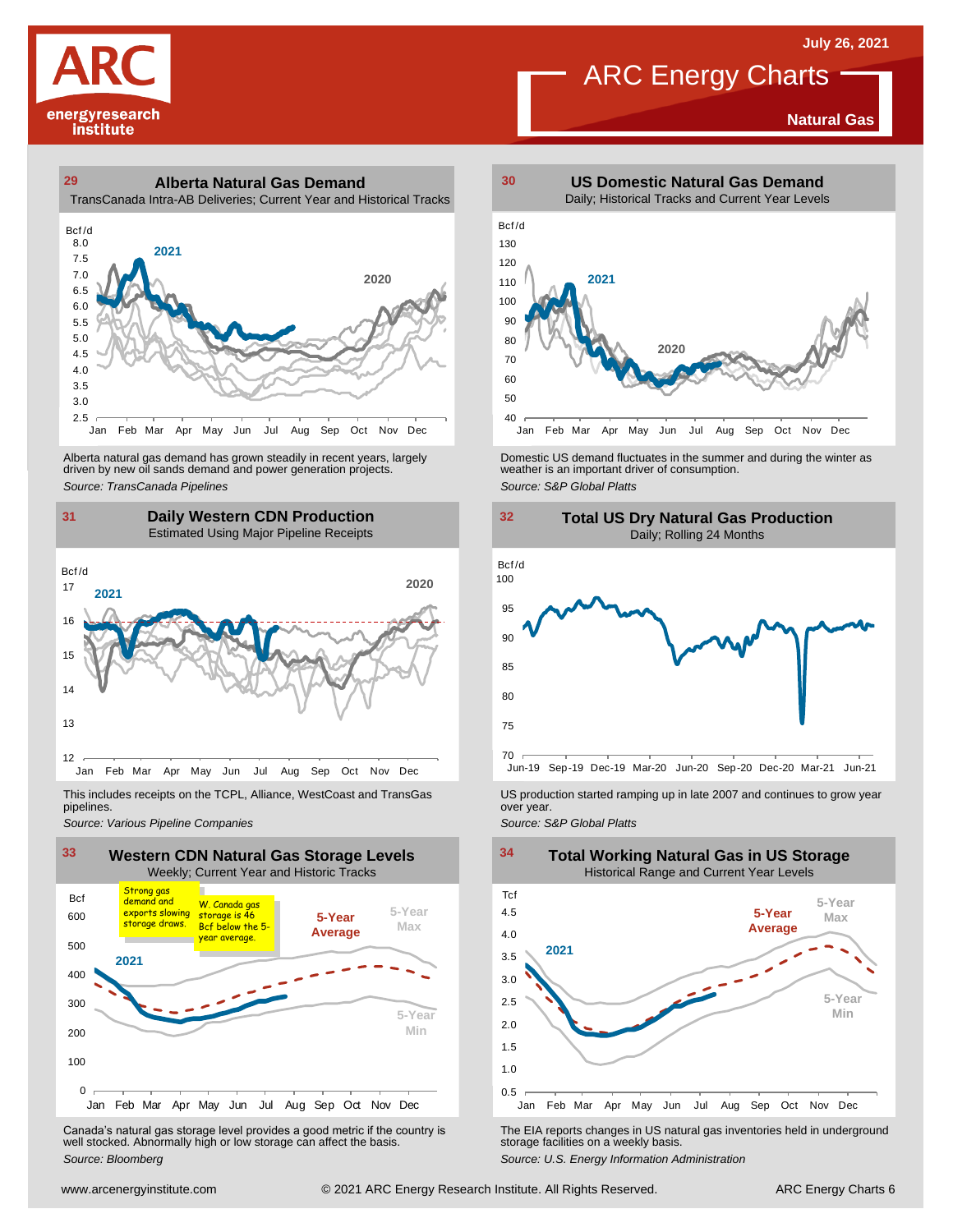**Oilfield Activity**



#### **35 36 Canada: Weekly Gas Drilling Activity**

Baker Hughes Drilling Rig Count; Current Year and Historical Range



Unlike US drilling activity, Canadian rigs are dispatched seasonally. Capital<br>allocation by operators is driven by views of future oil and gas prices. 0<br>Jan Feb Mar A<br>Unlike US drilling activi<br>allocation by operators<br>Source: Baker Hughes



Unlike US drilling activity, Canadian rigs are dispatched seasonally. Capital Tracking US oil drilling by major play provides insight into the composition of<br>allocation by operators is driven by views of future oil and gas



Total rig-releases for exploratory and development wells are highlighted in this chart. Rig releases for the current year are shown in red. *Source: Daily Oil Bulletin/JWN*

**United States: Weekly Gas Drilling Activity** Baker Hughes Gas Rig Counts; 2020 to Present

ARC Energy Charts



Tracking US gas drilling by major play provides insight into the composition of US gas supply and growth trends.

*Source: Baker Hughes*



Tracking US oil drilling by major play provides insight into the composition of US oil supply and growth trends. *Source: Baker Hughes*

**United States: Monthly Wells Drilled**

 $\Omega$ 200 400 600 800 1000 1200 1400 1600 Wells Drilled  $2018 = 2019 = 2020 = 2021$ 

Total wells drilled in US Drilling Productivity Report regions are shown. These are the most active onshore US plays. *Source: EIA* Jan Feb Mar Apr May Jun Jul Aug Sep Oct Nov Dec